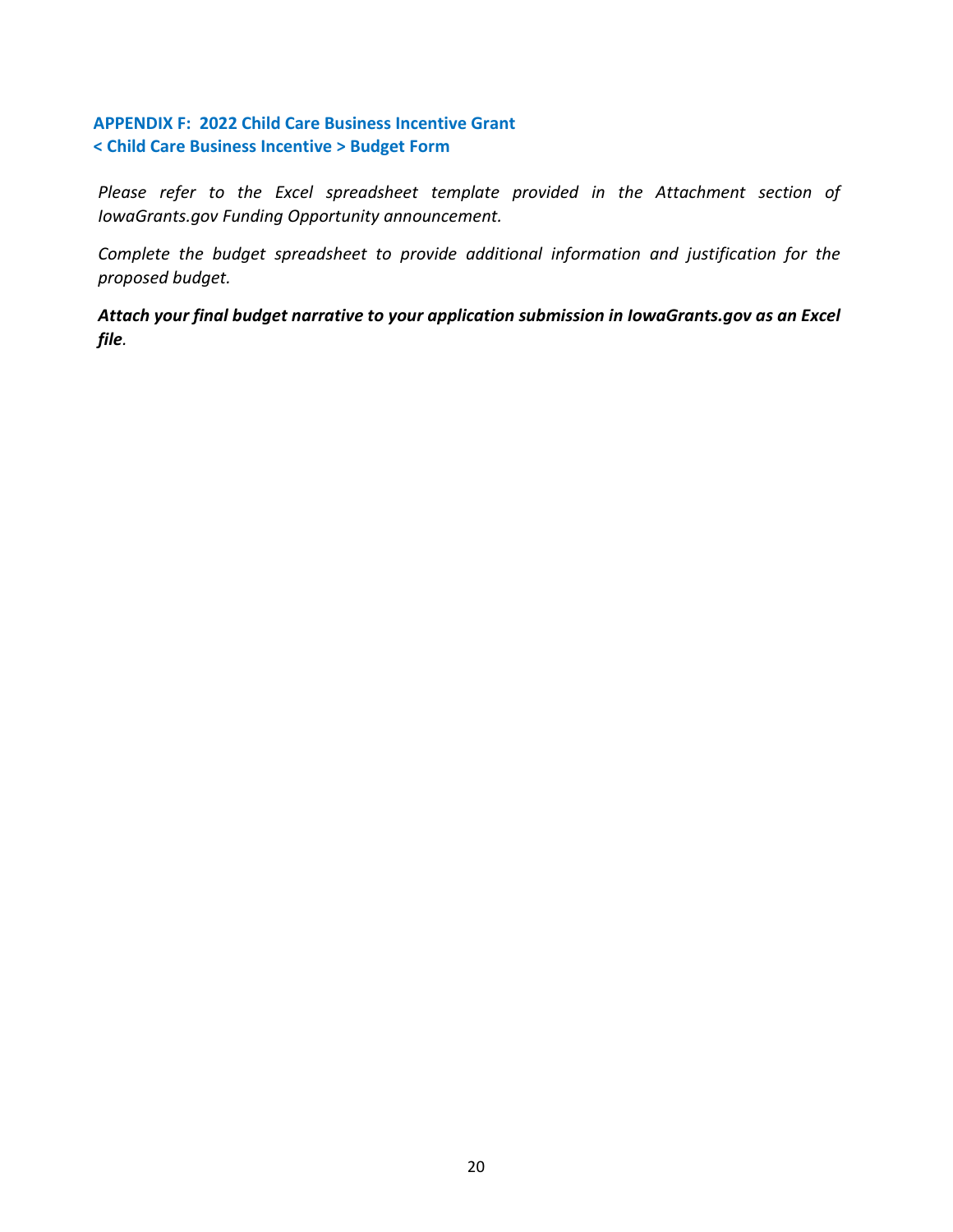|                |                                          | <b>Iowa Workforce Development Grant Budget Form</b> |                                                 |                                                 |                                | <b>IOWA</b><br>$W/\cap R$<br>DEVELOPMENT         |                          |
|----------------|------------------------------------------|-----------------------------------------------------|-------------------------------------------------|-------------------------------------------------|--------------------------------|--------------------------------------------------|--------------------------|
|                | 1. GRANT APPLICATION:                    | 2022 Child Care Business Incentive                  |                                                 |                                                 |                                |                                                  |                          |
|                | 2. ORGANIZATION NAME:                    |                                                     |                                                 |                                                 |                                |                                                  |                          |
|                | 3. PROPOSED PROJECT:                     |                                                     |                                                 |                                                 |                                |                                                  |                          |
|                | a. Estimated Participant Information:    |                                                     |                                                 |                                                 |                                |                                                  |                          |
|                | Number of Children:                      |                                                     |                                                 |                                                 |                                |                                                  |                          |
|                | Cost per Child:                          |                                                     |                                                 |                                                 |                                |                                                  |                          |
| $\mathbf{A}$ . | <b>BUDGET PROPOSAL - INFRASTRUCTURE</b>  |                                                     |                                                 |                                                 |                                |                                                  |                          |
|                | (A)                                      | (B)                                                 | (C)                                             | (C)                                             | (D)                            | (E)                                              |                          |
|                | <b>COST CATEGORY</b>                     | <b>DESCRIPTION</b>                                  | <b>PRIVATE COST</b><br><b>SHARING (Dollars)</b> | <b>PRIVATE COST</b><br><b>SHARING (In Kind)</b> | <b>FUNDS REQUESTED</b>         | <b>FUNDS APPROVED (for</b><br>internal use only) |                          |
|                |                                          |                                                     |                                                 |                                                 |                                |                                                  | <b>INTERNAL USE ONLY</b> |
|                |                                          |                                                     |                                                 |                                                 |                                |                                                  |                          |
|                |                                          |                                                     |                                                 |                                                 |                                |                                                  |                          |
|                |                                          |                                                     |                                                 |                                                 |                                |                                                  |                          |
|                |                                          |                                                     |                                                 |                                                 |                                |                                                  |                          |
|                |                                          |                                                     |                                                 |                                                 |                                |                                                  |                          |
|                |                                          |                                                     |                                                 |                                                 |                                |                                                  |                          |
|                |                                          | TOTALS: \$                                          |                                                 | $-5$                                            | \$                             | $\ddot{s}$<br>$\blacksquare$                     |                          |
| 4.             | <b>BUDGET PROPOSAL - INCREASED SLOTS</b> |                                                     |                                                 |                                                 |                                |                                                  |                          |
|                | (A)                                      | (B)                                                 | (C)                                             | (D)                                             | (E)                            |                                                  |                          |
|                |                                          |                                                     | <b>PRIVATE COST</b>                             |                                                 | <b>FUNDS APPROVED</b> (for     |                                                  |                          |
|                | <b>COST CATEGORY</b>                     | <b>DESCRIPTION</b>                                  | <b>SHARING</b>                                  | <b>FUNDS REQUESTED</b>                          | internal use only)             |                                                  | <b>INTERNAL USE ONLY</b> |
|                |                                          |                                                     |                                                 |                                                 |                                |                                                  |                          |
|                |                                          |                                                     |                                                 |                                                 |                                |                                                  |                          |
|                |                                          |                                                     |                                                 |                                                 |                                |                                                  |                          |
|                |                                          | TOTALS: \$                                          |                                                 | $-5$                                            | \$<br>$\overline{\phantom{a}}$ |                                                  |                          |
|                |                                          |                                                     |                                                 |                                                 |                                |                                                  |                          |
|                |                                          |                                                     |                                                 |                                                 |                                |                                                  |                          |